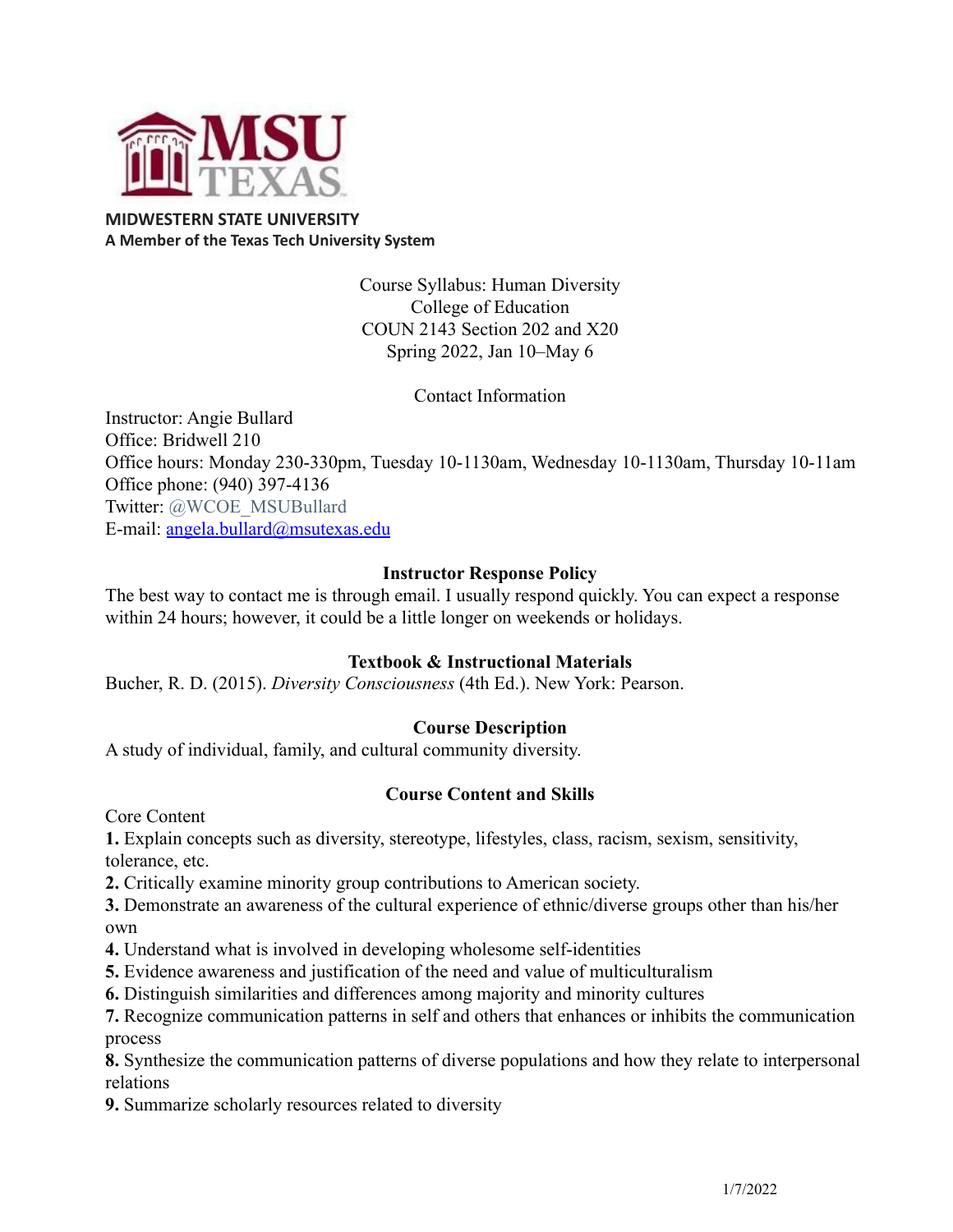Core Skills

- 1. To learn to respond appropriately to diverse needs Learning Activities: class discussion, lecture, guided reading, guest speakers, case study, peer practice, experiential learning
- 2. To learn to apply concern for diversity in professional and social environments Learning Activities: class discussion, lecture, guided reading, guest speakers, case study, peer practice, experiential learning
- 3. To communicate and work effectively with diverse groups Learning Activities: class discussion, lecture, guided reading, guest speakers, case study, peer practice, experiential learning
- 4. To develop a vision of society that promotes the success of all members, based on relevant knowledge and theories Learning Activities: class discussion, lecture, guided reading, guest speakers, case study, peer practice, experiential learning, debate
- 5. To demonstrate the ability to combine impartiality, sensitivity to diversity, and ethical consideration in interactions with others Learning Activities: class discussion, lecture, guided reading, guest speakers, case study, peer practice, experiential learning
- 6. To develop multicultural awareness, gender sensitivity, and ethnic appreciation in the community Learning Activities: class discussion, lecture, guided reading, guest speakers, case study, peer practice, experiential learning
- 7. To develop responsiveness to diverse sociological, linguistic, cultural, and other factors Learning Activities: class discussion, lecture, guided reading, guest speakers, case study, peer practice, experiential learning
- 8. To serve as an advocate

Learning Activities: class discussion, lecture, guided reading, guest speakers, case study, peer practice, experiential learning, debate

9. To demonstrate the ability to analyze the complex causes of poverty and other disadvantages and their effects

Learning Activities: class discussion, lecture, guided reading, guest speakers, case study, peer practice, experiential learning, debate

## **Study Hours and Tutoring Assistance**

The TASP offers a schedule of selected subjects tutoring assistance. Please contact the TASP,  $(940)397-4684$ , or visit the ASC homepage for more information. Tutoring & [Academics](https://msutexas.edu/academics/tasp/on-campus.php) Supports [Programs](https://msutexas.edu/academics/tasp/on-campus.php)

## **Student Handbook**

Refer to: [2021-2022 Student Handbook](https://msutexas.edu/student-life/_assets/files/handbook.pdf)

## **Academic Misconduct Policy & Procedures**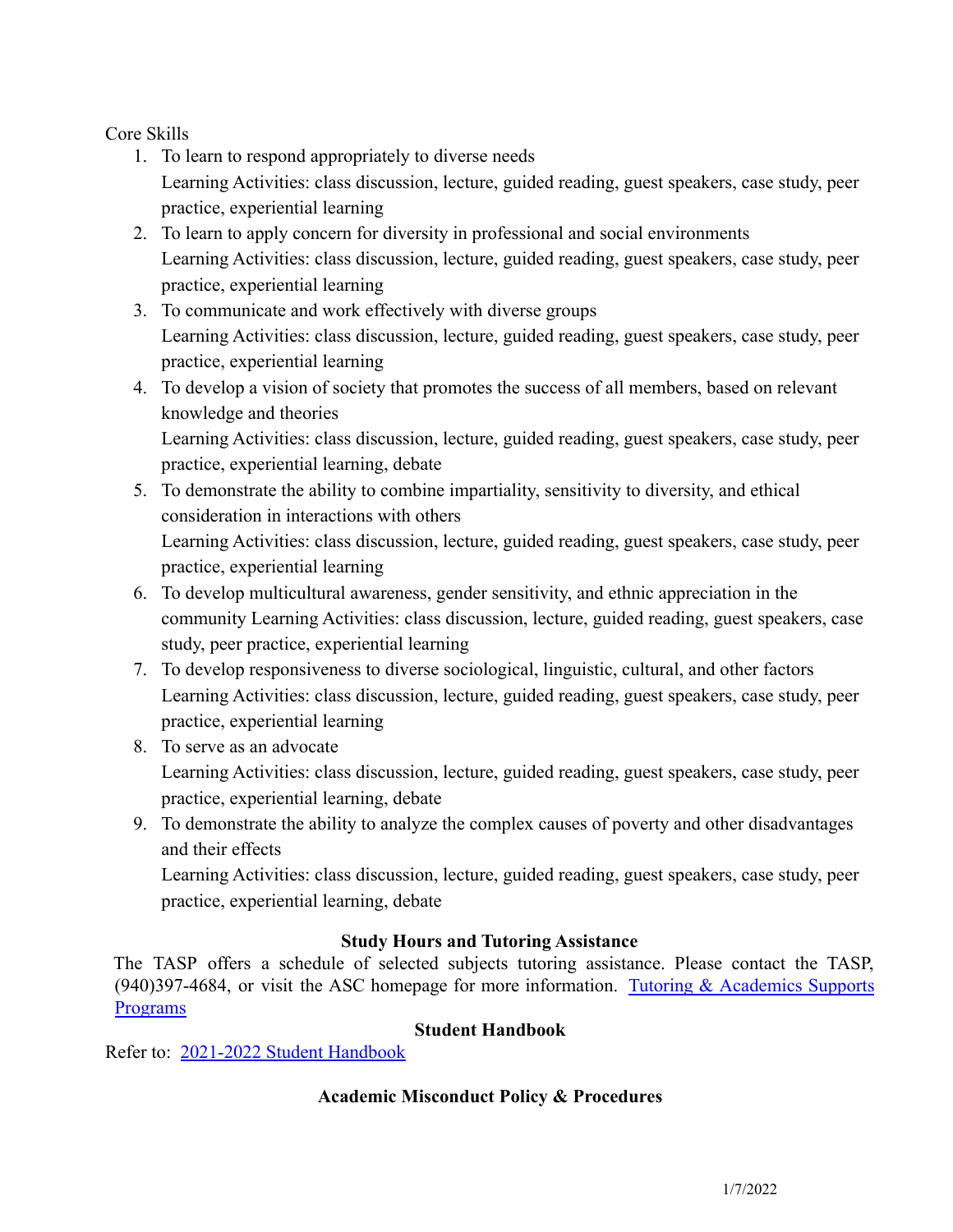Academic Dishonesty: Cheating, collusion, and plagiarism (the act of using source material of other persons, either published or unpublished, without following the accepted techniques of crediting, or the submission for credit of work not the individuals to whom credit is given). Additional guidelines on procedures in these matters may be found in the Office of Student Conduct. [Office of Student Conduct](https://msutexas.edu/student-life/conduct/)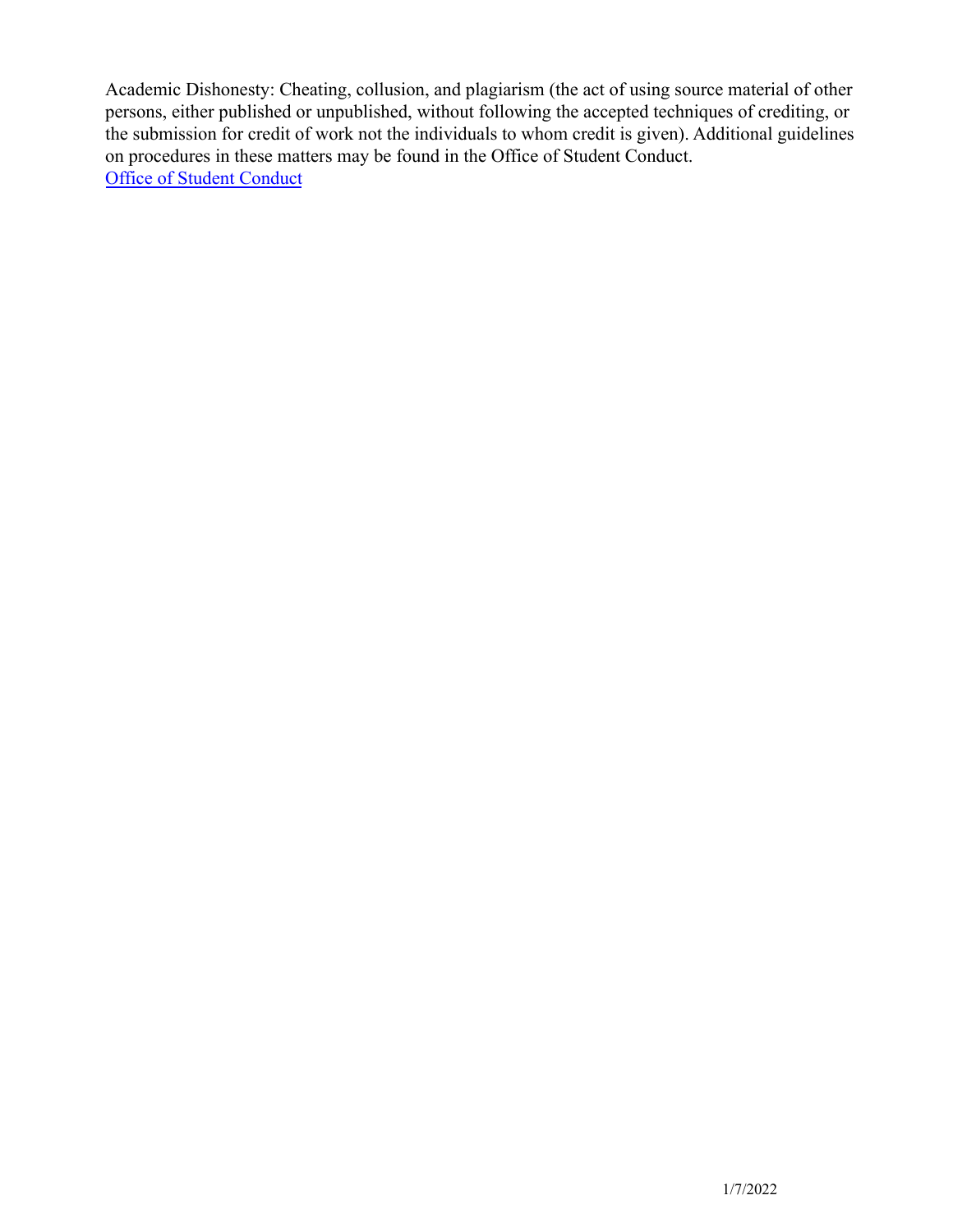#### **Grading/Assessment**

|  |  |  | Table 1: Points allocated to each assignment |  |
|--|--|--|----------------------------------------------|--|
|  |  |  |                                              |  |

| <b>Assignments</b>                                        | <b>Points</b> |
|-----------------------------------------------------------|---------------|
| Cultural Autobiography                                    | 150           |
| Research Topic Proposal                                   | 100           |
| <b>Argument Analysis</b>                                  | 150           |
| <b>Field Notes</b>                                        | 100           |
| <b>Synthesis Paper</b>                                    | 200           |
| Quizzes                                                   | 160           |
| Weekly Class Attendance, Participation & Activities       | 140           |
| Assignment Punctuality No late assignments - Extra Credit | 10            |
| <b>Total Points</b>                                       | 1000          |

Table 2: Total points for final grade.

| Grade | <b>Points</b> |
|-------|---------------|
| A     | 900 to 1000   |
| B     | 800 to 899    |
|       | 700 to 799    |
|       | 600 to 699    |
|       | Less than 600 |

#### **Assignments**

There will be 4 major assignments in this course which are described within the course assignments folder: Cultural Biography, Argument Analysis, Field Notes, Synthesis Paper.

#### **Quizzes**

You will have quizzes throughout the semester that combine chapter information. They will be open book. YOU MUST HAVE THE TEXTBOOK REQUIRED FOR THIS CLASS.

#### **Mid-Term and Final Exam**

There is no Mid-Term exam. Your synthesis paper will count as your Final Exam.

### **Extra Credit**

No extra credit assignments will be given or accepted.

#### **Late Work**

Work must be turned in when it is due for full credit. Late work will only be accepted if cleared with Mrs. Bullard due to an emergency.

## **Important Dates**

Last day for term schedule changes: 1/13/22 Deadline to file for graduation: May graduation 2/14/22 Last Day to drop with a grade of "W:"  $3/21/22$ Refer to: [Drops, Withdrawals & Void](https://msutexas.edu/student-life/dean/withdrawal.php)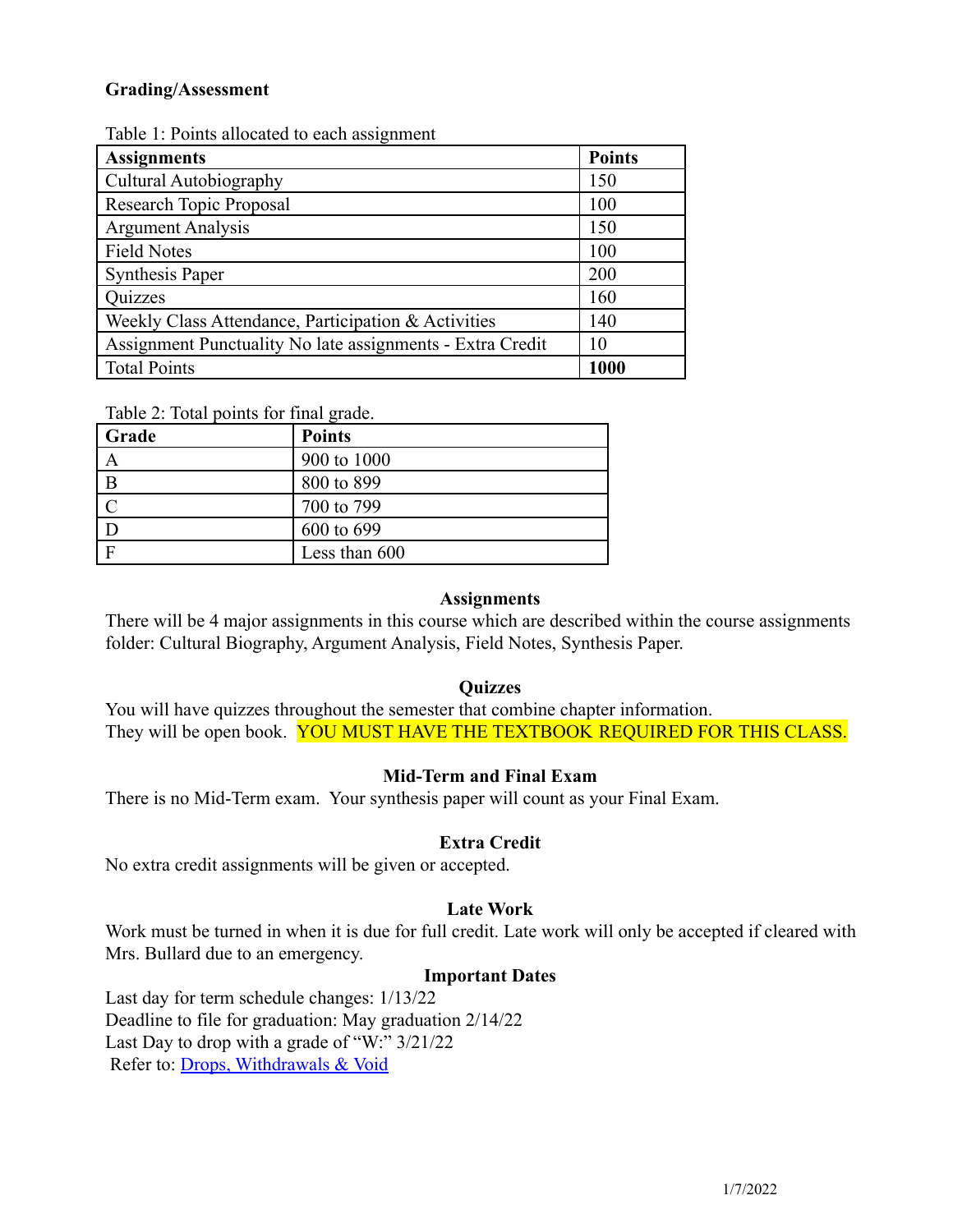### **Desire-to-Learn (D2L)**

Extensive use of the MSU D2L program is a part of this course. Each student is expected to be familiar with this program as it provides a primary source of communication regarding assignments, examination materials, and general course information. You can log into [D2L](https://d2l.msutexas.edu/d2l/login) through the MSU Homepage. If you experience difficulties, please contact the technicians listed for the program or contact your instructor.

*Please note: Even though this is a face-to-face class, this class requires you to have access to a computer (with Internet access) to check for class news updates, materials, instructions, resources and upload your assignments in D2L. It is your responsibility to have (or have access to) a working computer in this class. Assignments are due by the due date, and personal computer technical difficulties will not be considered reason for the instructor to allow students extra time for submission. Each time you log into D2L is documented. You should open D2L often to reference content, materials, and updates.*

*Computers are available on campus in various areas of the buildings as well as the Academic Success Center. Your computer being down is not an excuse for missing a deadline!! There are many places to access your class! If you have technical difficulties in the course, there is also a student helpdesk available to you. The college cannot work directly on student computers due to both liability and resource limitations however they are able to help you get connected to our online services. For help, log into [D2L](https://d2l.msutexas.edu/d2l/login).*

#### **Attendance**

Face to Face Class: You are expected to be dependable, reliable, responsible, on time and in attendance to each class session for the entire class you are enrolled in according to your assigned schedule. You are also expected to ask questions, participate in class activities and discussions. Tardiness, leaving early, and excessive absences (3) are considered evidence of lack of dependability, and are taken seriously. It is the student's responsibility to make up for any missed assignments. In class activities cannot be made up. Excessive tardiness (determined by the professor) can be defined as an absence and subject to the absentee policy. *Three instances of tardy arrival will be counted as one absence.* In the event that a class member is absent, for whatever reason, that individual assumes responsibility for contacting the instructor to account for missed work and to turn in work. It is impossible to provide a summary of all that takes place during any given class via email. If a student is going to be absent, they have the responsibility to contact the instructor to turn in assignments and obtain copies of any handouts from the missed class. Tentative assignment due dates are listed on the course schedule. While the actual due dates may vary due to the flow of the class, all assignment due dates will be finalized and announced in class well in advance of the specific date. Late work, unless arrangements are made by the student and approved in advance by the instructor, will not be accepted for full credit. *Participation points will be deducted for each absence*. You will be given a verbal or written warning prior to being dropped from the class.

Any student who misses class (for any reason) remains responsible for contacting other students to obtain class materials. In the event that a class member is absent, for whatever reason, that individual assumes responsibility for contacting the instructor to account for missed work and to turn in work. It is impossible to provide a summary of all that takes place during any given class via email. If a student is going to be absent, they have the responsibility to contact the instructor to turn in assignments and obtain copies of any handouts from the missed class. Tentative assignment due dates are listed on the course schedule. While the actual due dates may vary due to the flow of the class, all assignment due dates will be finalized and announced in class well in advance of the specific date. *Late work, unless arrangements are made by the student and approved in advance by the instructor, will not be accepted for full credit.*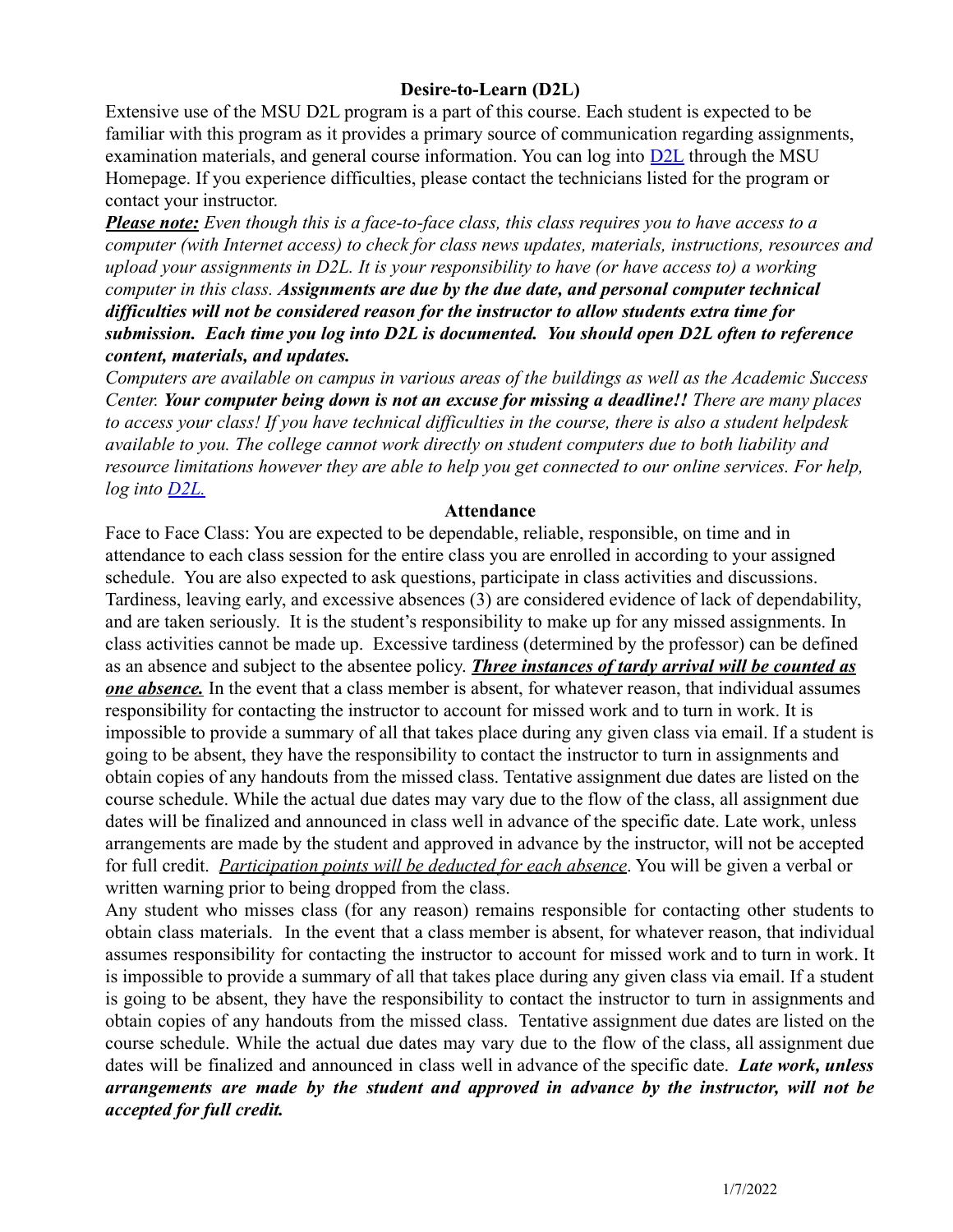As previously mentioned, cheating, collusion, and plagiarism (the act of using source material of other persons, either published or unpublished, without following the accepted techniques of crediting, or the submission for credit of work not the individuals to whom credit is given) will not be considered. I use Turnitin for the written assignments and D2L directly syncs with it (you do not have to do anything). You will be able to see the plagiarism percentage and are welcome to make changes and resubmit **BEFORE** the due date. Any plagiarism of 30% and above is too much! Your assignment will be reduced by one letter grade for anything above 30%.

### **Important Course Information**

Face to Face Class: Direct, lecture-based instruction and course materials will be available, we will do activities each week in the face-to-face class (such as small group work, problem solving, discussion, etc.) The class will meet in its regularly scheduled room all scheduled days.

I will use D2L for posting the syllabus, course communication, course schedule, attendance, and gradebook. There will be online office hours announced through D2L. You should regularly check D2L, and the email hosted via D2L for important course information.

### Expectations for written work:

Correct grammar, punctuation, and spelling are expected on all written assignments (although web discussions are not held to the high standard of a research project or other written assignment).

- Written assignments should be done in Microsoft Word and turned in as an attachment in dropbox on D2L.
- Discussions should be completed within the D2L discussion space and NOT uploaded as an attachment.
- Due dates should be honored in order to receive the highest grade.
- When referring to the ideas of others, works should be cited using the APA format.

## **Change of Schedule**

A student dropping a course (but not withdrawing from the University) within the first 12 class days of a regular semester or the first four class days of a summer semester is eligible for a 100% refund of applicable tuition and fees. Dates are published in the [Schedule of Classes](https://msutexas.edu/registrar/schedule/) each semester.

### **Refund and Repayment Policy**

A student who withdraws or is administratively withdrawn from Midwestern State University (MSU) may be eligible to receive a refund for all or a portion of the tuition, fees and room/board charges that were paid to MSU for the semester. HOWEVER, if the student received financial aid (federal/state/institutional grants, loans and/or scholarships), all or a portion of the refund may be returned to the financial aid programs. As described below, two formulas (federal and state) exist in determining the amount of the refund. (Examples of each refund calculation will be made available upon request).

### **Services for Students with Disabilities**

In accordance with Section 504 of the Federal Rehabilitation Act of 1973 and the Americans with Disabilities Act of 1990, Midwestern State University endeavors to make reasonable accommodations to ensure equal opportunity for qualified persons with disabilities to participate in all educational, social, and recreational programs and activities. After notification of acceptance, students requiring accommodations should make application for such assistance through Disability Support Services,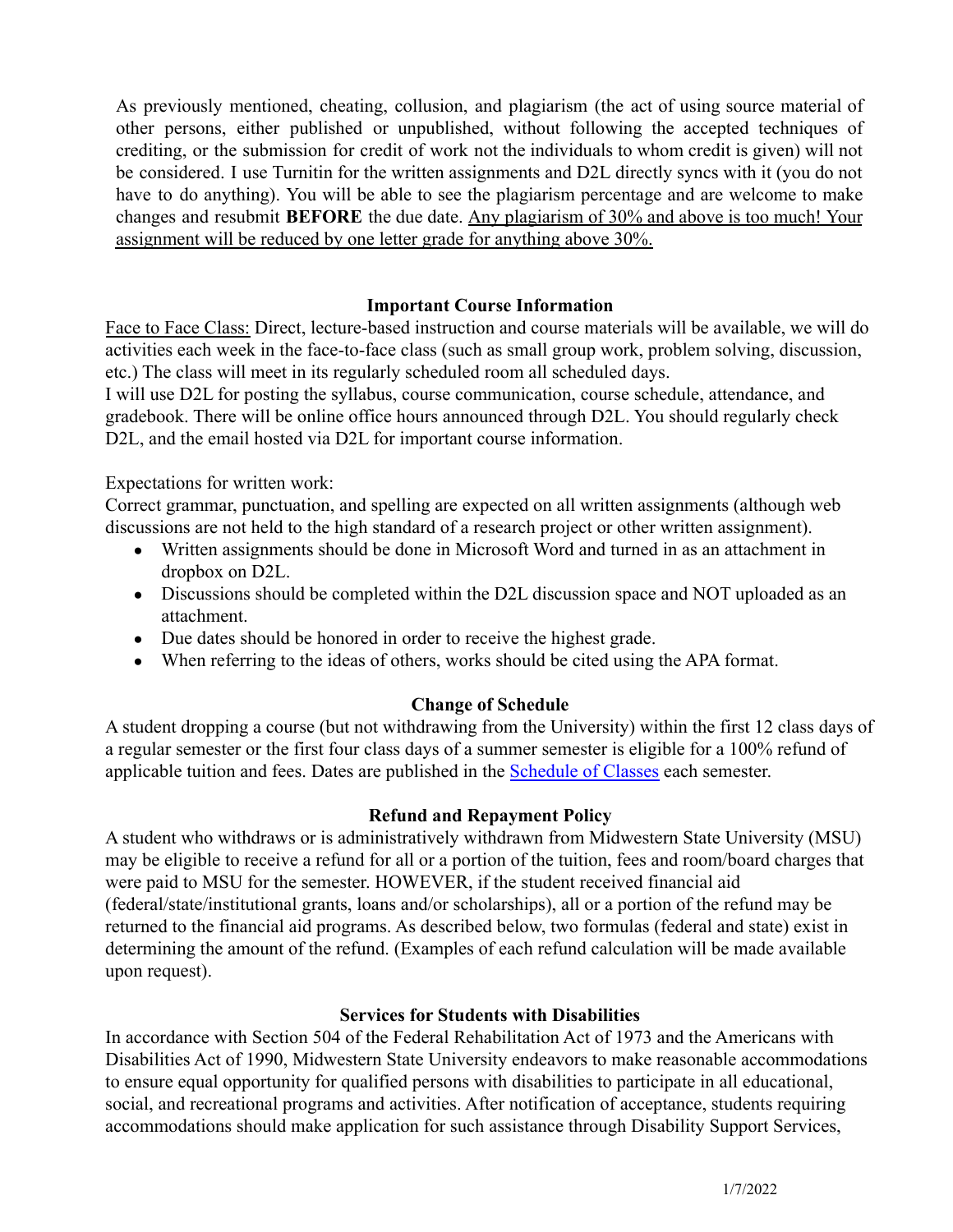located in the Clark Student Center, Room 168, (940) 397-4140. Current documentation of a disability will be required in order to provide appropriate services, and each request will be individually reviewed. For more details, please go to Disability [Support Services.](https://msutexas.edu/student-life/disability/)

#### **Students with Disabilities:**

Any student who, because of a disability, may require special arrangements in order to meet the course requirements should contact the instructor as soon as possible to make necessary arrangements. Students must present appropriate verification from the University's Disability Support Services (DSS) Office during the instructor's office hours. Please note that instructors are not allowed to provide classroom accommodation(s) to a student until appropriate verification from DSS has been provided.

### **College Policies**

Campus Carry Rules/Policies Refer to: [Campus Carry Rules and Policies](https://msutexas.edu/campus-carry/index.php)

Smoking/Tobacco Policy

College policy strictly prohibits the use of tobacco products in any building owned or operated by WATC. Adult students may smoke only in the outside designated-smoking areas at each location.

### Alcohol and Drug Policy

To comply with the Drug Free Schools and Communities Act of 1989 and subsequent amendments, students and employees of Midwestern State are informed that strictly enforced policies are in place which prohibits the unlawful possession, use or distribution of any illicit drugs, including alcohol, on university property or as part of any university-sponsored activity. Students and employees are also subject to all applicable legal sanctions under local, state, and federal law for any offenses involving illicit drugs on University property or at University-sponsored activities.

### COVID

Scientific data shows that being fully vaccinated is the most effective way to prevent and slow the spread of COVID-19 and has the greatest probability of avoiding serious illness if infected in all age groups. Although MSU Texas is not mandating vaccinations in compliance with Governor Abbott's executive orders, we highly encourage eligible members of our community to get a vaccination. If you have questions or concerns about the vaccine, please contact your primary care physician or health care professional. Given the recent rise in cases, individuals are also strongly encouraged to wear facial coverings when indoors among groups of people, regardless of vaccination status. Although MSU Texas is not currently requiring facial coverings, they have been an effective strategy in slowing the spread.

### **Other Expectations**

*Participation* – It is not enough to just "show up". In other words, you cannot just sit there and breathe. You need to be prepared to discuss the readings that are assigned, contribute appropriately and encourage the participation of your peers.

*Preparation* – Complete all assignments on time. Complete readings assigned prior to class in order to be able to participate in class discussions and activities.

*Attitude –* Demonstrate the following dispositions that are essential for learning:

- Curiosity (ask questions, look for additional answers, probe, reflect)
- Flexibility (take alternate points of view, be open-minded)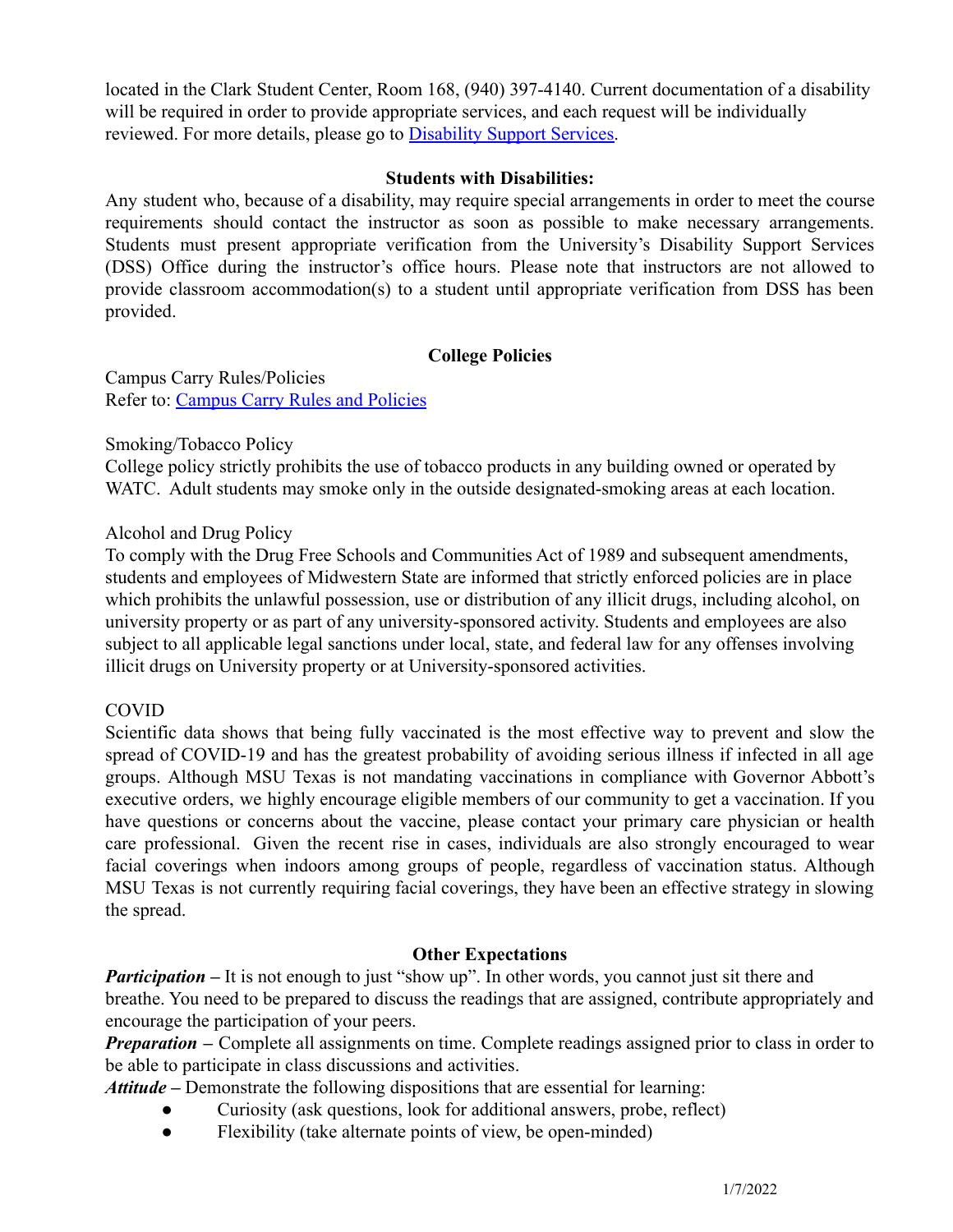- Organization (plan ahead literally, GET A PLANNER!)
- Patience (take time to reason, be persistent in efforts)
- Risk-taking (try things beyond your current repertoire)
- Passion (invest in ideas, processes, products, and most of all other people)

Be aware that your attitude is conveyed to others by body language, conversation, neatness, completeness of work, willingness to assist and contribute and many other ways. A sense of humor and the ability to be flexible are crucial – not just in this class but from now on – that is the nature of the classroom.

*Respect* – Be considerate of others. Do not talk while others are talking; do not use foul language; behave in an ethical manner.

#### **Grade Appeal Process**

Students who wish to appeal a grade should consult the Midwestern State University [MSU Catalog](https://msutexas.edu/registrar/catalog/)

#### **Notice**

Changes in the course syllabus, procedure, assignments, and schedule may be made at the discretion of the instructor.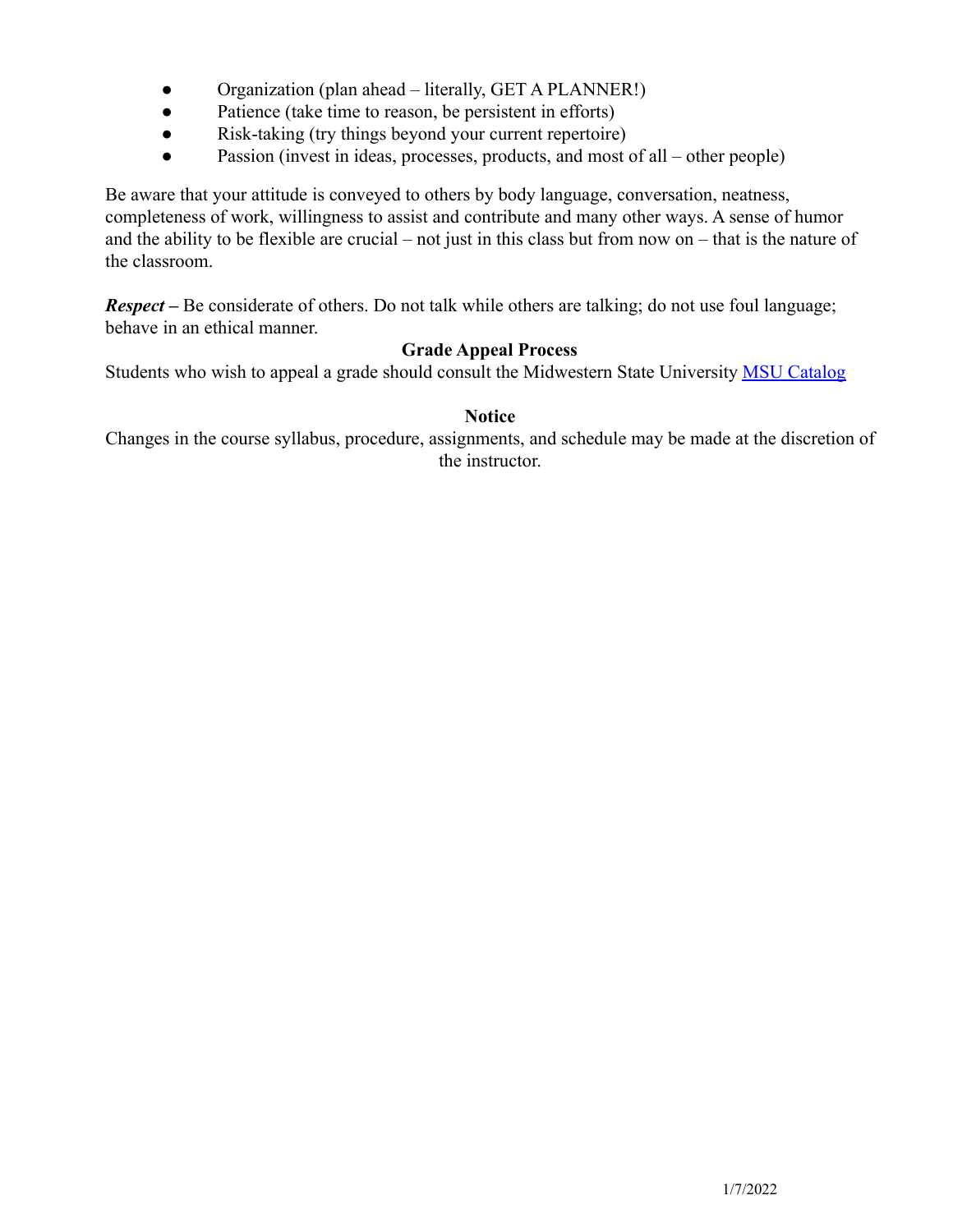| <b>Face to Face Course Schedule</b> |                 |                                |                                |                                      |  |
|-------------------------------------|-----------------|--------------------------------|--------------------------------|--------------------------------------|--|
| <b>Week</b>                         | <b>Dates</b>    | <b>Topics/Focus</b>            | Reading*                       | <b>Assignment Due</b>                |  |
| 1                                   | Jan             | Introductions                  | Read & prepare for next        | In class activities:                 |  |
|                                     | $10 - 17$       | Syllabus Review                | week's discussion              | Class participation and              |  |
|                                     |                 | <b>Introductory Activities</b> |                                | presence required                    |  |
| $\overline{2}$                      | Jan             | Diversity: An Overview         | <b>Diversity Consciousness</b> | In class activities: Same as         |  |
|                                     | 18-24           |                                | <i>Ch. 1 pp 1-32</i>           | above                                |  |
| 3                                   | Jan             | Diversity Consciousness        | Diversity Consciousness        | In class activities: Same as         |  |
|                                     | $25 - 31$       | and Success                    | Ch. 2 pp 33-60                 | above                                |  |
|                                     |                 |                                |                                | Quiz #1 Ch 1 & 2                     |  |
|                                     |                 |                                |                                | Due Jan 31                           |  |
| $\overline{4}$                      | Feb             | <b>Cultural Autobiography</b>  | Read & prepare for next        | <b>Cultural Autobiography</b>        |  |
|                                     | $1 - 7$         |                                | week's discussion              | Due Feb 3                            |  |
| 5                                   | Feb             | What is research and how       | Read & prepare for next        | In class activities: Same as         |  |
|                                     | $8 - 14$        | to I understand it?            | week's discussion              | above                                |  |
| 6                                   | Feb             | Personal and Social            | Diversity Consciousness        | In class activities: Same            |  |
|                                     | $15 - 21$       | <b>Barriers to Success</b>     | Ch. 3 pp 61-94                 | Quiz #2                              |  |
|                                     |                 |                                |                                | Ch 3 & Research                      |  |
|                                     |                 |                                |                                | Due Feb 21                           |  |
| $\tau$                              | Feb             | Developing Diversity           | Diversity Consciousness        | <b>Research Topic Proposal on</b>    |  |
|                                     | 22-28           | Consciousness                  | Ch. 4 pp 95-124                | <b>Template</b>                      |  |
|                                     |                 |                                |                                | Due Feb 24                           |  |
| 8                                   | Mar             | Communicating in a             | <b>Diversity Consciousness</b> | In class activities: Same            |  |
|                                     | $1 - 7$         | Diverse World                  | Ch. 5 pp 125-150               | Quiz #3 Ch 4 & 5                     |  |
|                                     |                 |                                |                                | Due March 7                          |  |
| 9                                   | Mar             | <b>Argument Analysis</b>       | Work on Argument               | <b>Argument Analysis</b>             |  |
|                                     | $8 - 21$        | (Spring Break March            | Analysis                       | Due March 11*                        |  |
|                                     |                 | $14 - 18$                      |                                |                                      |  |
| 10                                  | Mar             | <b>Field Notes</b>             | Read & prepare for next        | 1 <sup>st</sup> Hour Field Notes     |  |
|                                     | 22-28           |                                | week's discussion              | Due Mar 21                           |  |
| 11                                  | Mar             | Social networking              | Diversity Consciousness        | 2 <sup>nd</sup> Hour Field Notes Due |  |
|                                     | $29-Apr$        |                                | Ch. 6 pp 151-190               | Mar 28                               |  |
| 12                                  |                 | Teamwork                       |                                | 3rd Hour Field Notes                 |  |
|                                     | Apr<br>$5 - 11$ |                                | <b>Diversity Consciousness</b> |                                      |  |
|                                     |                 |                                | Ch. 7 pp 191-216               | Due April 4                          |  |
| 13                                  | Apr             | Leadership                     | Diversity Consciousness        | <b>Final Draft Field Notes Due</b>   |  |
|                                     | $12 - 18$       |                                | Ch. 8 pp 217-238               | April 11                             |  |
| 14                                  | Apr             | <b>Synthesis Paper</b>         | Work on Synthesis Paper        | In class activities: Same            |  |
|                                     | 19-25           |                                |                                | Quiz #4 Ch 6, 7 & 8                  |  |
|                                     |                 |                                |                                | Due Apr 25                           |  |
| 15                                  | Apr             | Preparing for the Future       | <b>Diversity Consciousness</b> | <b>Synthesis Paper due April</b>     |  |
|                                     | 26-29           |                                | Ch. 9 pp 239-257               | 29                                   |  |
| 16                                  | May             | Finals Week                    | $N\!/\!A$                      | N/A                                  |  |
|                                     | $2 - 6$         |                                |                                |                                      |  |
|                                     |                 |                                |                                |                                      |  |

**\* Reading for the week should be completed before class on Tuesday.**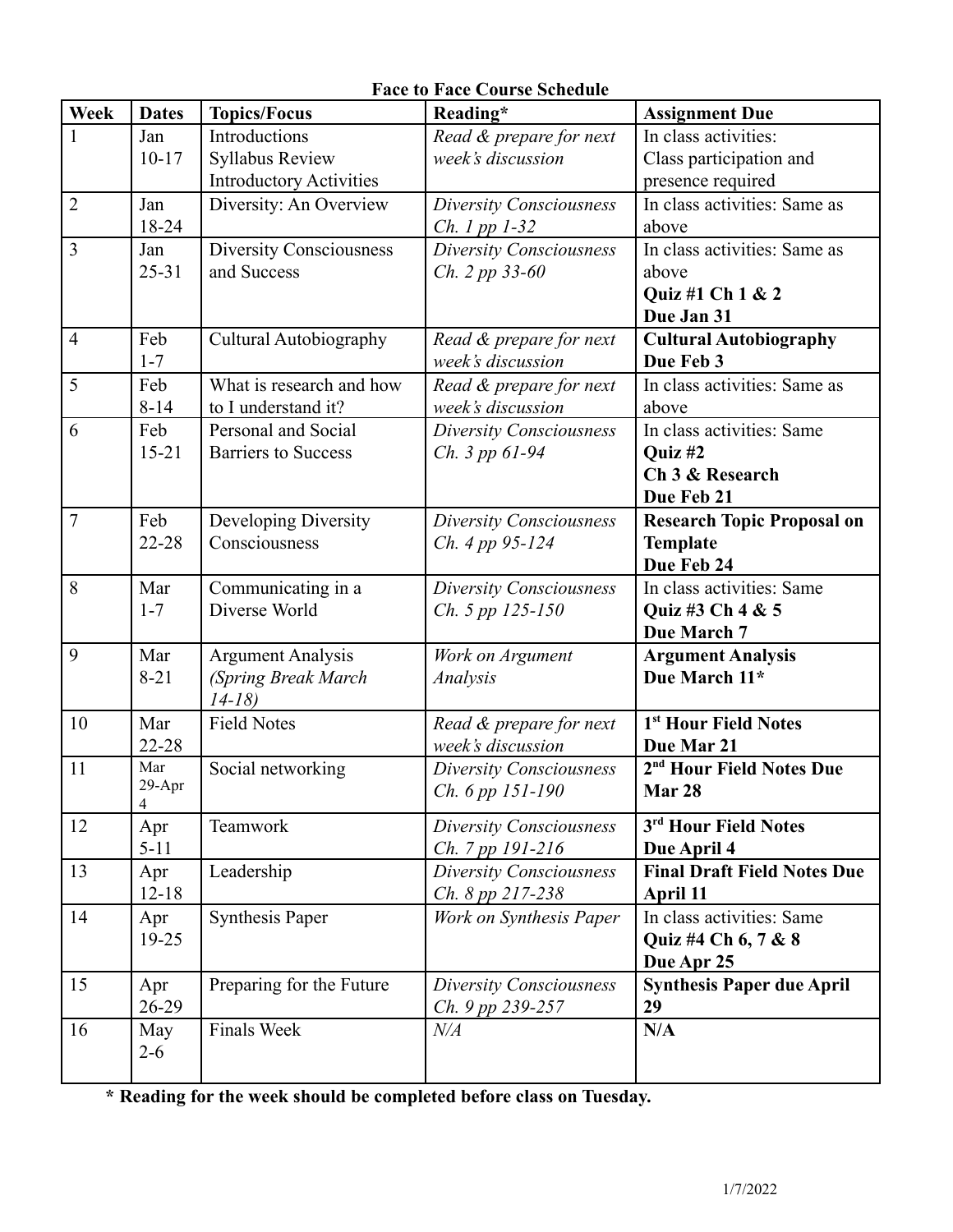## **\*Weekly discussion required – Lack of participation will result in points deducted from participation grade**

#### **Additional Readings (not required):**

Adams, M., Blumenfeld, W, Catalano, D., Dejong, K., Hackman, H., Hopkins, L., Love, B., Peters, M., Slasko, D. & Zuniga, X. (2018). *Readings for Diversity and Social Justice.* New York: Routledge.

#### **Appendix A:**

Required alignment to all applicable state/national standards (including INTASC/TExES test framework competencies for certification courses-grad and undergraduate).

| <b>Assignment/Activity</b>                                                                                                                                                                                                                                                                                                                                                                                   | <b>Standard/Competency: Core Content &amp; Core Skills</b>                                                                                                                                                                                                                                                                                                                                                                                                                                                                                                                                                                                                                                                                                                                                                                                                                                 |
|--------------------------------------------------------------------------------------------------------------------------------------------------------------------------------------------------------------------------------------------------------------------------------------------------------------------------------------------------------------------------------------------------------------|--------------------------------------------------------------------------------------------------------------------------------------------------------------------------------------------------------------------------------------------------------------------------------------------------------------------------------------------------------------------------------------------------------------------------------------------------------------------------------------------------------------------------------------------------------------------------------------------------------------------------------------------------------------------------------------------------------------------------------------------------------------------------------------------------------------------------------------------------------------------------------------------|
| Cultural Autobiography                                                                                                                                                                                                                                                                                                                                                                                       | Explain concepts such as diversity, stereotype, lifestyles, class,<br>racism, sexism, sensitivity, tolerance, etc.<br>Understand what is involved in developing wholesome<br>self-identities                                                                                                                                                                                                                                                                                                                                                                                                                                                                                                                                                                                                                                                                                               |
| Research Topic Proposal                                                                                                                                                                                                                                                                                                                                                                                      | To learn to apply concern for diversity in professional and social<br>environments                                                                                                                                                                                                                                                                                                                                                                                                                                                                                                                                                                                                                                                                                                                                                                                                         |
| <b>Argument Analysis</b>                                                                                                                                                                                                                                                                                                                                                                                     | Summarize scholarly resources related to diversity                                                                                                                                                                                                                                                                                                                                                                                                                                                                                                                                                                                                                                                                                                                                                                                                                                         |
| <b>Field Notes</b>                                                                                                                                                                                                                                                                                                                                                                                           | Demonstrate an awareness of the cultural experience of<br>ethnic/diverse groups other than his/her own                                                                                                                                                                                                                                                                                                                                                                                                                                                                                                                                                                                                                                                                                                                                                                                     |
| <b>Synthesis Paper</b>                                                                                                                                                                                                                                                                                                                                                                                       | Evidence awareness and justification of the need and value of<br>multiculturalism<br>Synthesize the communication patterns of diverse populations<br>and how they relate to interpersonal relations<br>To develop a vision of society that promotes the success of all<br>members, based on relevant knowledge and theories (Ch 2)                                                                                                                                                                                                                                                                                                                                                                                                                                                                                                                                                         |
| *In Class Activities: Diversity<br>bingo(Ch 1), Values Lesson (Ch2),<br>Barriers Activity (Ch 3), Inequality<br>activity (Ch 4), Communication<br>Microaggression activity (Ch 5),<br>Social Media activity (Ch 6),<br>various other *Learning Activities:<br>class discussion, lecture, guided<br>reading, guest speakers, case study,<br>peer practice, experiential learning,<br>debate, and role playing | Recognize communication patterns in self and others that<br>enhances or inhibits the communication process<br>Distinguish similarities and differences among majority and<br>minority cultures<br>Critically examine minority group contributions to American<br>society.<br>To demonstrate the ability to analyze the complex causes of<br>poverty and other disadvantages and their effects<br>To serve as an advocate<br>To develop multicultural awareness, gender sensitivity, and<br>ethnic appreciation in the community<br>To develop responsiveness to diverse sociological, linguistic,<br>cultural, and other factors<br>To learn to respond appropriately to diverse needs<br>To communicate and work effectively with diverse groups<br>To demonstrate the ability to combine impartiality, sensitivity to<br>diversity, and ethical consideration in interactions with other |